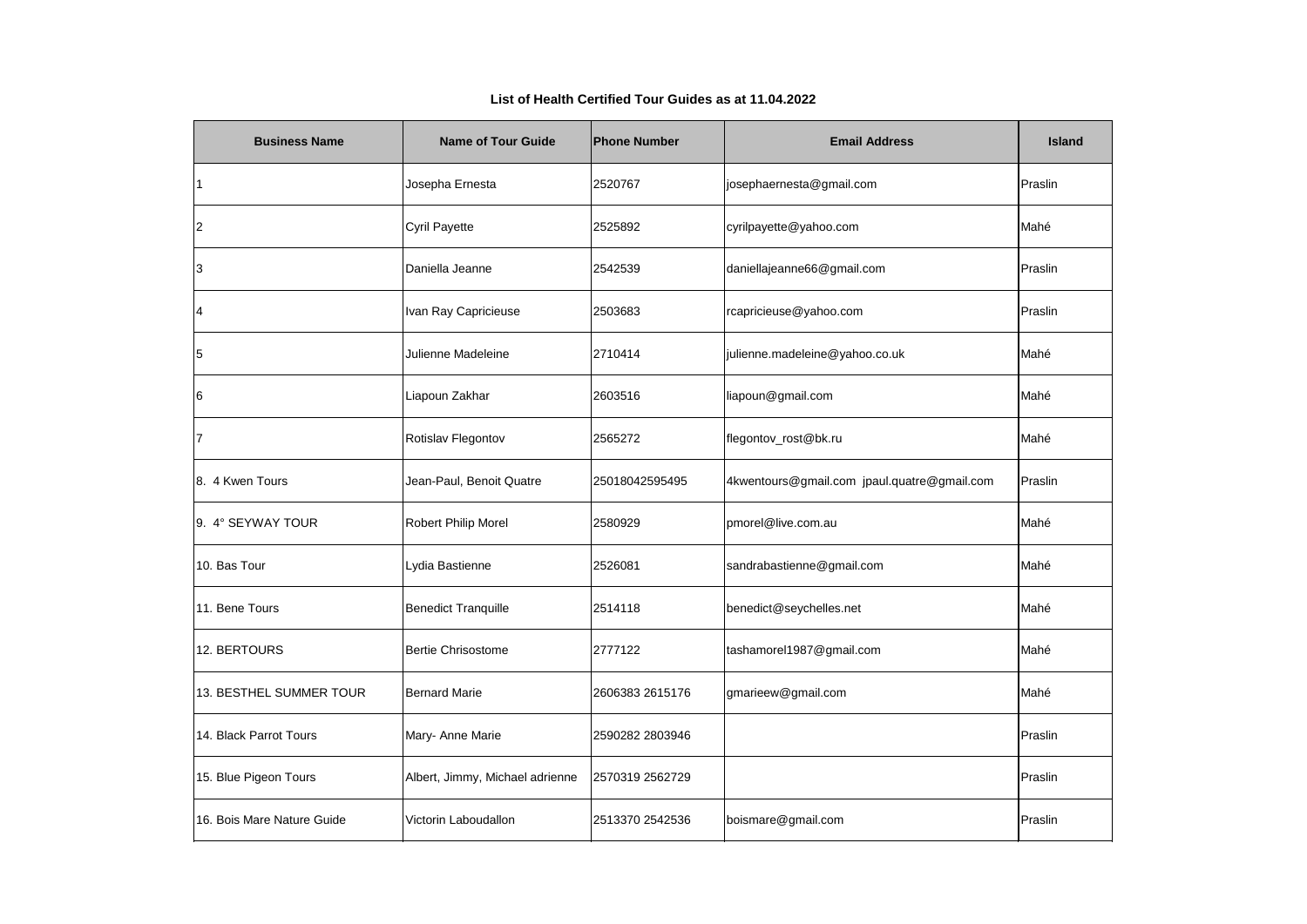| 17. Bois Sagaye Nature Trail | Julita Germain                 | 2598240         |                              | Praslin  |
|------------------------------|--------------------------------|-----------------|------------------------------|----------|
| 18. Brown Sugar Tours        | <b>Bevin Soomery</b>           | 2802512         | bsservice@email.sc           | Mahé     |
| 19. BTM GUIDE SERVICES       | <b>Brian Marie</b>             | 2541343         | btmguideservices@outlook.com | Mahé     |
| 20. CME Tours                | Darel Simeon                   | 2516555         | managecme@gmail.com          | Mahé     |
| 21. Cocotier Tours           | <b>Nils Robert</b>             | 2570232         | cocotiertours@hotmail.com    | Mahé     |
| 22. Cocotier Tours           | Stephanie Robert               | 2570232         |                              | Mahé     |
| 23. COCOTRAIL GUIDE          | Gerald, Michel Niole           | 2535447         | cocotrailguide@gmail.com     | La Digue |
| 24. CPT TOURS                | <b>Patrick Payet</b>           | 2516455         | patrick.payet@yahoo.com      | Mahé     |
| 25. Cruiser Tours            | <b>Guy Didon</b>               | 2511010         |                              | Mahé     |
| 26. D. S. TOUR               | <b>Edwina Pierre</b>           | 2526009         | heenes_e@yahoo.com           | Mahé     |
| 27. Dave's Tour              | Andre, Dave Jeanne             | 2591678         | davestour8@gmail.com         | Praslin  |
| 28. Diamatour                | Diamatina Delorie              | 2584819         | diamatour@gmail.com          | Mahé     |
| 29. DIDIM TOURS              | Samuella Dora Charriere        | 2588751         | anna.samcharr@gmail.com      | Praslin  |
| 30. Discovery Agri Tour      | <b>Alrick Antoine Agricole</b> | 2793225         | discoveryagritour@gmail.com  | Praslin  |
| 31. Edelweiss Tours          | <b>Mario Gisiger</b>           | 2515739         | seymario@gmail.com           | Praslin  |
| 32. Francois Island Tours    | <b>Francois Contoret</b>       | 2596748         | francois.contoret@gmail.com  | Mahé     |
| 33. Gerry's Tours            | Gerald Esparon                 | 2506460         |                              | Mahé     |
| 34. GL Tour                  | Godfrey Lesperance             | 2513280 2800433 |                              | Mahé     |
|                              |                                |                 |                              |          |

| Praslin  |
|----------|
| Mahé     |
| Mahé     |
| Mahé     |
| Mahé     |
| Mahé     |
| La Digue |
| Mahé     |
| Mahé     |
| Mahé     |
| Praslin  |
| Mahé     |
| Praslin  |
| Praslin  |
| Praslin  |
| Mahé     |
| Mahé     |
| Mahé     |
|          |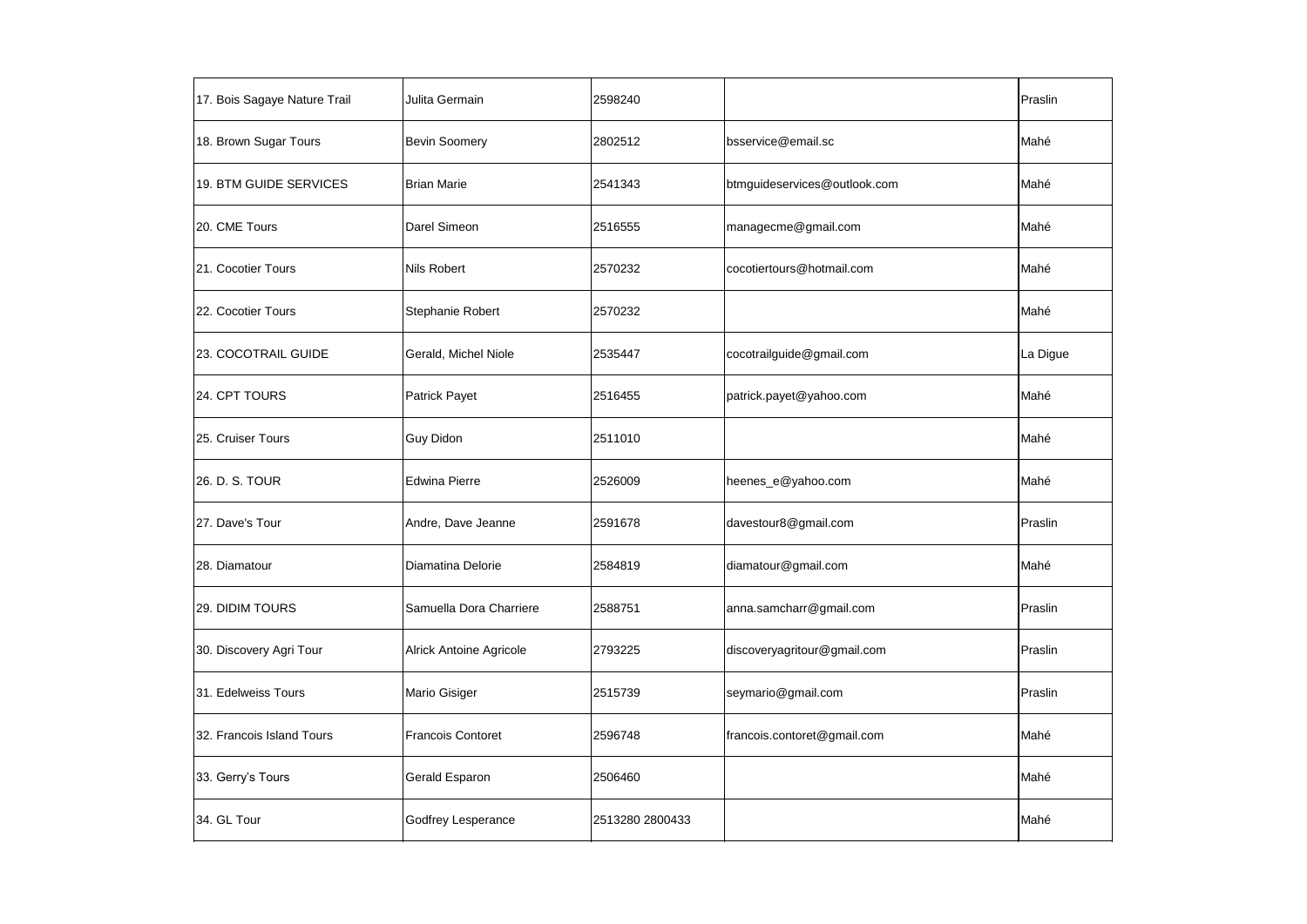| 35. Godfrey Guiding Tour                                    | Godfrey, Allen Jacqueline | 2510828         |                                 | Praslin  |
|-------------------------------------------------------------|---------------------------|-----------------|---------------------------------|----------|
| 36. Green Gecko Island Tour                                 | Nadi Camille              | 2525478 2509662 | nadimcamille@gmail.com          | Praslin  |
| 37. Green mountain tours                                    | Simon Dogley              | 2581848         | s_dogley@yahoo.com              | Mahé     |
| 38. GU TOURS                                                | <b>Genevieve Uzice</b>    | 2548808         | gmauzice@hotmail.com            | Mahé     |
| 39. Guil-Rod Exotiques Tour                                 | <b>Roddy Dubel</b>        | 2596425         | roddydubel@gmail.com            | Mahé     |
| 40. Ian's Tour                                              | lan Pillay                | 2523724         | ianstour@gmail.com              | Mahé     |
| 41. Island Exploration                                      | Ryan Accouche             | 2726512         | islexploration@gmail.com        | Mahé     |
| 42. JAK ECO TOUR                                            | Jakawan Hoareau           | 2522110         | jakecotour.seychelles@gmail.com | Mahé     |
| 43. Jim Tours                                               | Jimmy Rangasamy           | 2760626         |                                 | Mahé     |
| 44. JJ'S TOURS                                              | Jean- Joseph Maillet      | 2569373         | jjboy@list.ru                   | Mahé     |
| 45. JO ISLAND TOUR                                          | Joe, Maurice Ragain       | 2523252         | joel.ragain@yahoo.com           | Mahé     |
| 46. Joe Tour                                                | Joseph Zialor             | 2500522         |                                 | Mahé     |
| 47. Johnny's Tour Guiding and Trail Ad Johny Jean- Baptiste |                           | 2548175         | johnnyjeanbaptiste235@gmail.com | Mahé     |
| 48. JoJo guide                                              | Joseph Roy Rosette        | 2576561 2546867 | josephrosette17@gmail.com       | Praslin  |
| 49. La Digue - Paradise Tours                               | Henry Bibi                | 2580533         | henrybibi1990@hotmail.com       | La Digue |
| 50. Laboudalloniana Tours                                   | Medina, Clara Laboudallon | 2522505 2593001 | laboudalloniana@gmail.com       | Praslin  |
| 51. Labusetoursguide                                        | <b>Gretel Marie</b>       | 2821942         | gretelmarie9@gmail.com          | Mahé     |
| 52. Lale Tour Praslin                                       | Telma Debra Payet         | 2527933         | telmapayet@gmail.com            | Praslin  |
|                                                             |                           |                 |                                 |          |

| Praslin  |
|----------|
| Praslin  |
| Mahé     |
| Mahé     |
| Mahé     |
| Mahé     |
| Mahé     |
| Mahé     |
| Mahé     |
| Mahé     |
| Mahé     |
| Mahé     |
| Mahé     |
| Praslin  |
| La Digue |
| Praslin  |
| Mahé     |
| Praslin  |
|          |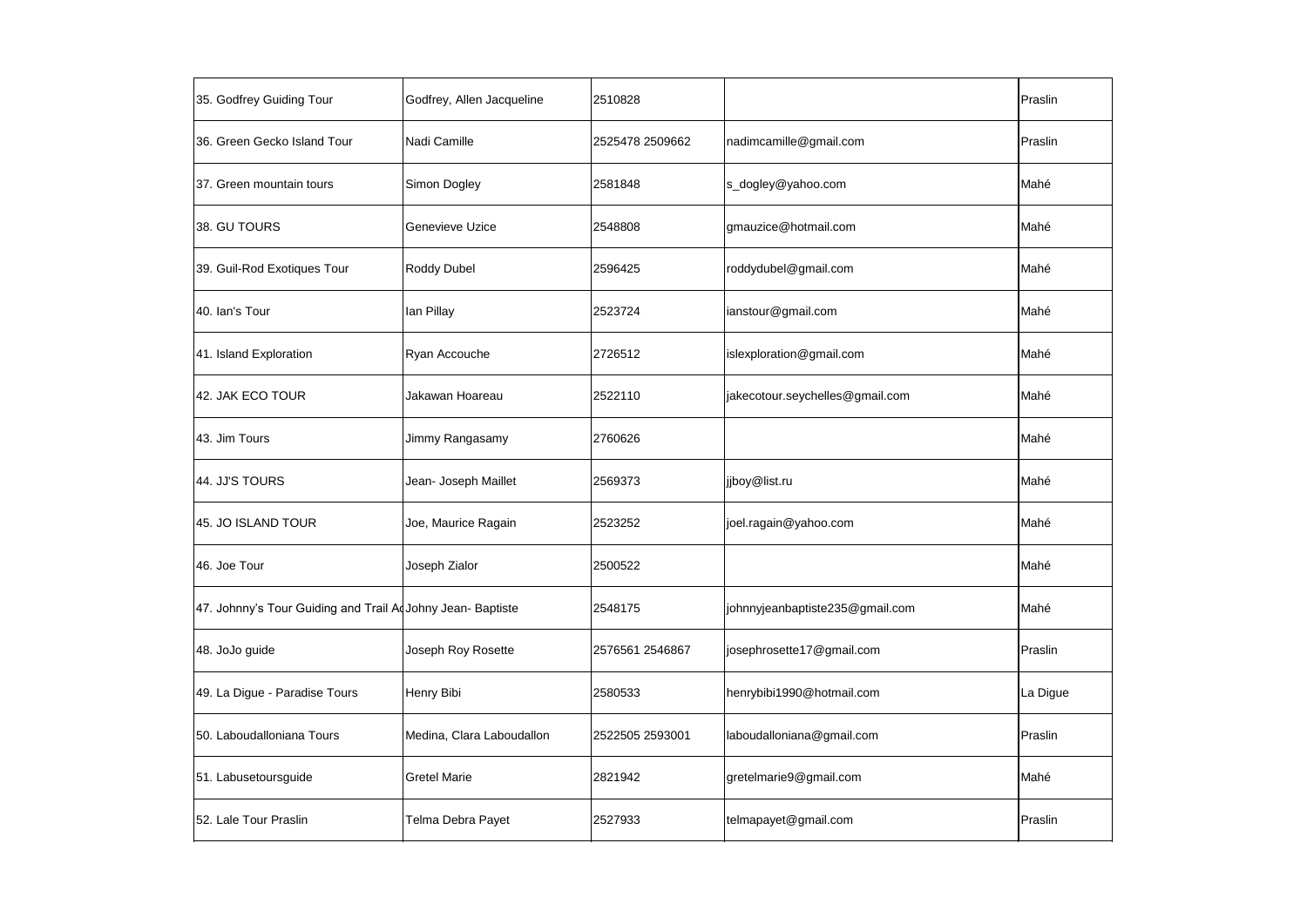| 53. MAE GUIDE             | Maria, Sandra Prea       | 2767780    | info@jadoreseychelles.com    | Mahé            |
|---------------------------|--------------------------|------------|------------------------------|-----------------|
| 54. MICH TOURS            | <b>Michel Robert</b>     | 2548215    | michtours2019@gmail.com      | Mahé            |
| 55. Mooser Tours          | <b>Emaline Mooser</b>    | 2802508    | moosertours@gmail.com        | Mahé            |
| 56. Morana Tours          | <b>France Anacoura</b>   | 2520202    | franceanacoura@gmail.com     | Mahé            |
| 57. Nana's Tour           | Juana, Isabelle Bamboche | 2584353    | isabellebamboche@gmail.com   | Mahé            |
| 58. Nature Senses Tours   | Nigel, Collin Valmont    | 2482822783 | naturesensestour@gmail.com   | Mahe            |
| 59. Nel's Tour Guide      | Nelson Walter Didon      | 2711933    |                              | Mahé            |
| 60. Nilee's Experience    | Annabelle Bonne          | 2611591    | annabellebonne606@gmail.com  | Mahé            |
| 61. Paradise Rides        | Jim Hegbert Nibourette   | 2594192    |                              | Mahé            |
| 62. Parrot Tour           | Dora Rose                | 2510655    | dorastourguide@gmail.com     | Praslin         |
| 63. Passion Tours         | Julio Bristol            | 2838889    | passiontours0410@gmail.com   | Mahé            |
| 64. Pitcher Plant         | Antoine Patrick Beaudoin | 2514972    |                              | Mahé            |
| 65. Pool Paradise Tours   | Roy, Andrew Pool         | 2630669    | poolparadisetours2@gmail.com | Praslin         |
| 66. R&DECOTOURS           | Norris Mondon            | 2591971    | rdtoursseychelles@gmail.com  | Mahé            |
| 67. RAS-SEY Tours         | Dereck Bonte             | 2576077    |                              | PraslinLa Digue |
| 68. Rasta Magical Tour    | <b>Yves Zialor</b>       | 2602262    | yvesrasta60@gmail.com        | Mahé            |
| 69. RJ TOURS (SEYCHELLES) | <b>Richard Jeanne</b>    | 2828381    | richardjeanne84@gmail.com    | Mahé            |
| 70. Rondy Adventure Trail | <b>Rondy Payet</b>       | 2590368    | payetrondy@outlook.com       | La Digue        |
|                           |                          |            |                              |                 |

| Mahé            |
|-----------------|
| Mahé            |
| Mahé            |
| Mahé            |
| Mahé            |
| Mahe            |
| Mahé            |
| Mahé            |
| Mahé            |
| Praslin         |
| Mahé            |
| Mahé            |
| Praslin         |
| Mahé            |
| PraslinLa Digue |
| Mahé            |
| Mahé            |
| La Digue        |
|                 |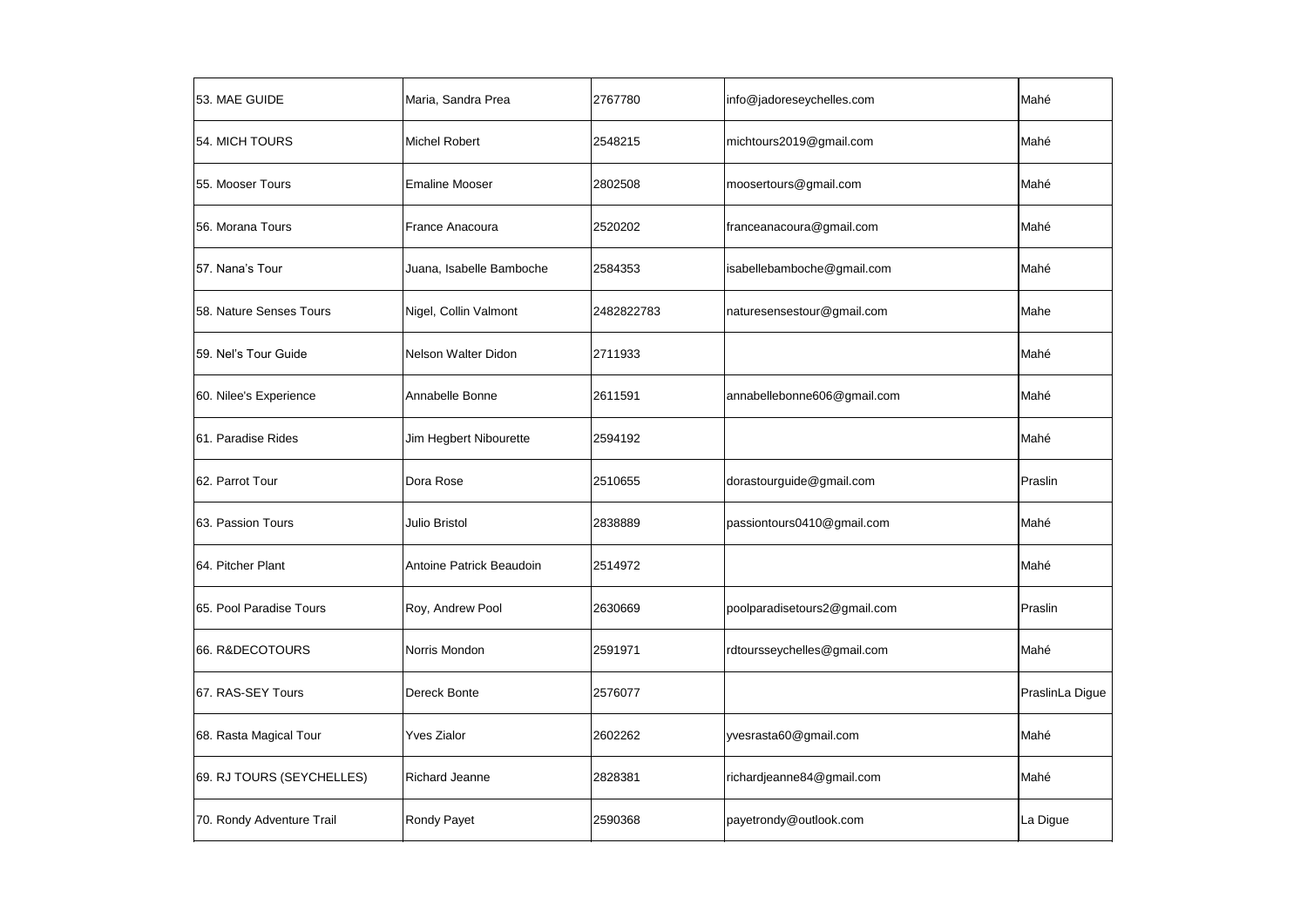| 71. Secret Seychelles                 | Jean- Paul Hoareau       | 2577188 2747188 | info@secretseychelles.com      | Mahé    |
|---------------------------------------|--------------------------|-----------------|--------------------------------|---------|
| 72. Sey Island Tours                  | <b>Suzy Sanders</b>      | 2867528 2631117 | suzysaunders@hotmail.co.uk     | Mahé    |
| 73. Seychelles Island Foundation - Va |                          | 4236220         | ceo@sif.sc                     | Praslin |
| 74. SeyDiscoveryTour                  | <b>Michel Thomas</b>     | 2630481         | seydiscoverytours@icloud.com   | Mahé    |
| 75. SEYMAHE ISLAND SERVICES           | Sheena Jean              | 2566558         | sheenajean@me.com              | Mahé    |
| 76. SPASS Touren                      | Jeannine Hariba          | 2547456         | jeaninehalper@gmail.com        | Mahé    |
| 77. Steve Birding & Eco Tours         | Steve Agricole           | 2608169         | stevebirdingecotours@gmail.com | Mahé    |
| 78. Sunny Trail Guide                 | Robert agnes             | 2525357         | sunnytrailguide@gmail.com      | Mahé    |
| 79. Tistours                          | Francis, Emmanuel Zialor | 2510250         |                                | Praslin |
| 80. TONKE'S TOUR                      | Keven Zialor             | 2603108         |                                | Praslin |
| 81. TRAIL IN PARADISE                 | Alexander Staferov       | 2510145         | a_staferov@yahoo.com           | Mahé    |
| 82. Unforgettable Tour (Seychelles)   | BabsieMathiot            | 2589445         | bab.unforwedding@gmail.com     | Mahé    |
| 83. Unique Attraction                 | Myrah, Helvy Rosalie     | 2603630         | helvyrosalie@gmail.com         | Praslin |
| 84. Vasco Tours                       | Sandro Torsi             | 2711500         | vasco@hattrick-kickers.com     | Mahé    |
| 85. VINC.ITA TOUR                     | Vincenzo Tedde           | 2568514         | vinc.itatour@gmail.com         | Praslin |
| 86. White Sands Ventures              | Franky, Jerry Baccus     | 26184412584104  | info@whitesandssey.com         | Mahé    |
| 87. YOX Tour                          | <b>Sultanne Denis</b>    | 2520467         | sultanne.denis@gmail.com       | Mahé    |
| 88. YUAN TOUR GUIDING                 | <b>Barry Denis</b>       | 4383188 2869919 |                                | Mahé    |
|                                       |                          |                 |                                |         |

| Mahé    |
|---------|
| Mahé    |
| Praslin |
| Mahé    |
| Mahé    |
| Mahé    |
| Mahé    |
| Mahé    |
| Praslin |
| Praslin |
| Mahé    |
| Mahé    |
| Praslin |
| Mahé    |
| Praslin |
| Mahé    |
| Mahé    |
| Mahé    |
|         |